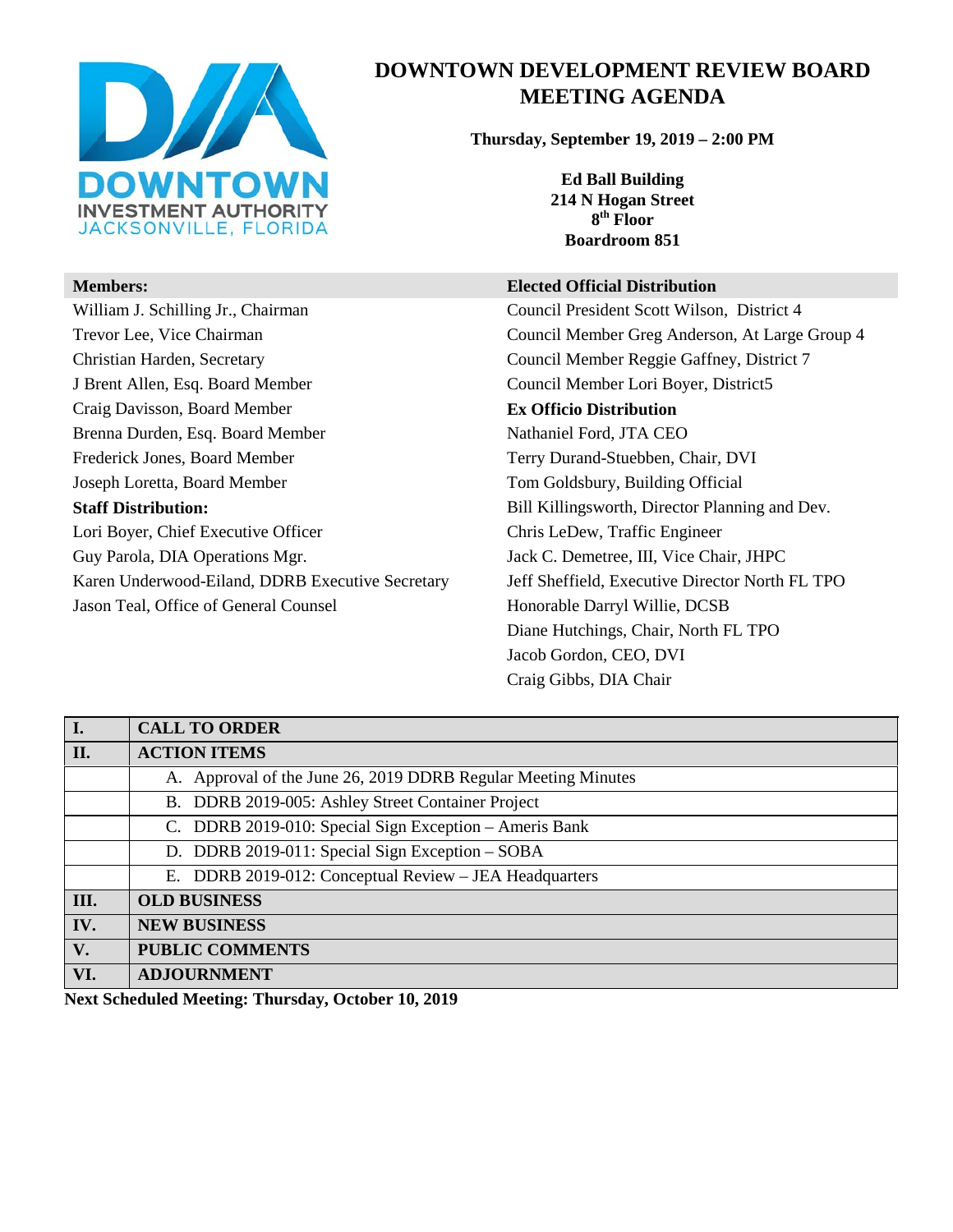

# *MEETING* **MINUTES**

**Board Members Present:** B. Schilling, Chair; C. Harden, Secretary; B. Durden, Esq.; J. Loretta and F. Jones

**Board Members Not Present:** T. Lee, Vice Chair, J. Brent Allen Esq; and C. Davisson,

**DIA Staff Present:** Guy Parola, Operations Manager, Sondra Fetner, DIA and Karen Underwood-Eiland, Executive Assistant

**Representing Office of General Counsel:** Susan Grandin

# **I. CALL TO ORDER**

#### **Meeting Convened: 2:08 p.m.**

Chairman Schilling called the meeting to order at 2:08 p.m., and the members identified themselves for the record.

Chairman Schilling asked anyone wishing to speak on a particular project to complete a public speaker card and to provide them to Karen. He also reminded Board Members to disclose any ex-parte communication with any of the applicants presenting projects today or conflicts of interest prior to the item being addressed by the Board.

# **II. ACTION ITEMS**

# **A. APPROVAL OF THE JUNE 26, DDRB MEETING MINUTES.**

# **A MOTION WAS MADE BY BOARD MEMBER LORETTA AND SECONDED BY BOARD MEMBER HARDEN APPROVING THE JUNE 26, 2019 DDRB MINUTES.**

#### **THE MOTION PASSED UNANIMOUSLY 5-0-0.**

# **PRESENTATION:**

Kimberly Gilliam, Architect with RS&H representing VyStar, provided a presentation for Vystar's new downtown campus. Chairman Schilling thanked Ms. Gilliam for presenting and commented that it would be great to have some signage on the VyStar buildings and other buildings downtown.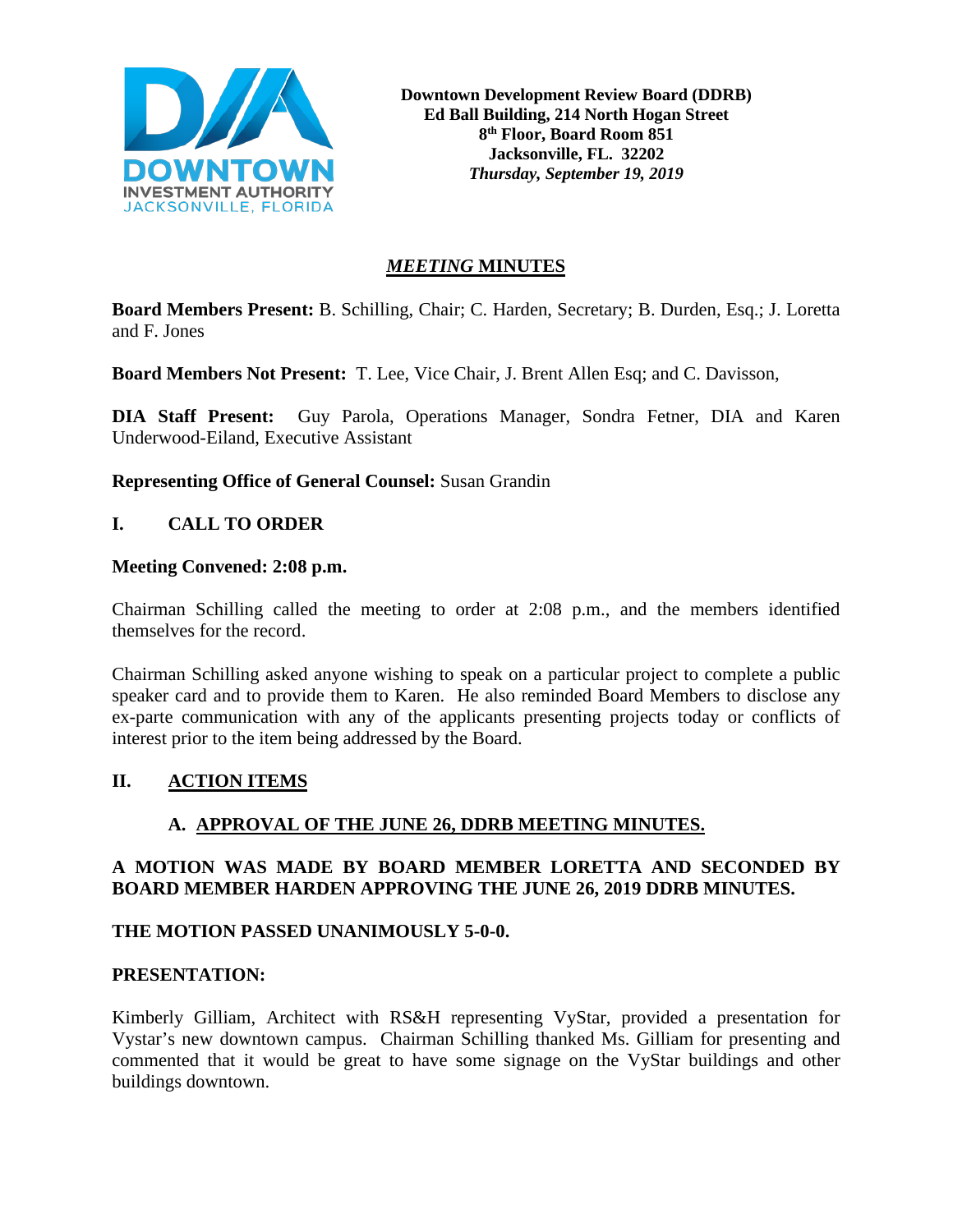Downtown Development Review Board (DDRB) – Regular Meeting Thursday, September 19, 2019 Page 2 of 7

#### **B. DDRB 2019-003: ASHLEY STREET CONTAINER PROJECT**

Chairman Schilling shared that Kimley-Horn & Associates provides engineering services for this project and he will abstain from voting.

Mr. Parola reported that DDRB Application 2019-005 seeks Final approval for a multifamily project. Based on the Ordinance Code requirements at the time of Conceptual Approval, the following deviations are sought

- 1. Deviation to Sec. 656.361.16 Off-Street Parking Overlay to reduce parking requirement from eighteen to zero; and
- 2. Deviation to Sec.656.361.20 Streetscape Design Standards to provide an alternative streetscape design.
- 3. Deviation to Sec. 656.361.13 Entrances.

Mr. Koppenhafer of Fisher Koppenhafer Architects provided a presentation to the Board.

Public Comment:

Dan Keifert commented that he owns all the property around this container, as well as 15 buildings on East Church Street. He addressed concerns with the parking sign and the apron. He does not agree with the 18 parking spots to 0.

Nancy Powell commented that friendliness, pedestrian friendliness is very important. She also stated that paid parking was a good solution.

# **A MOTION WAS MADE BY BOARD MEMBER LORETTA AND SECONDED BY BOARD MEMBER JONES FOR FINAL APPROVAL OF DDRB APPLICATION 2019- 005, SUBJECT TO THE FOLLOWING CONDITIONS:**

- **1. THE DEVELOPER SHOULD CONSULT WITH THE CITY'S TRAFFIC ENGINEER TO:**
	- **(A) CLOSE THE DRIVEWAY APRON LOCATED AT THE NORTHWEST CORNER OF THE DEVELOPER'S PARCEL' AND**
	- **(B) RELOCATE THE "NO PARKING ANYTIME: SIGN ALONG THIS PORTION OF ASHLEY STREET TO CREATE MORE OPPORTUNITY FOR OFF-STREET PARKING.**
- **1. DEVIATION TO SEC.656.361.16. - OFF-STREET PARKING OVERLAY TO REDUCE PARKING REQUIREMENT FROM EIGHTEEN TO ZERO; A MOTION WAS MADE BY BOARD MEMBER LORETTA AND SECONDED BY**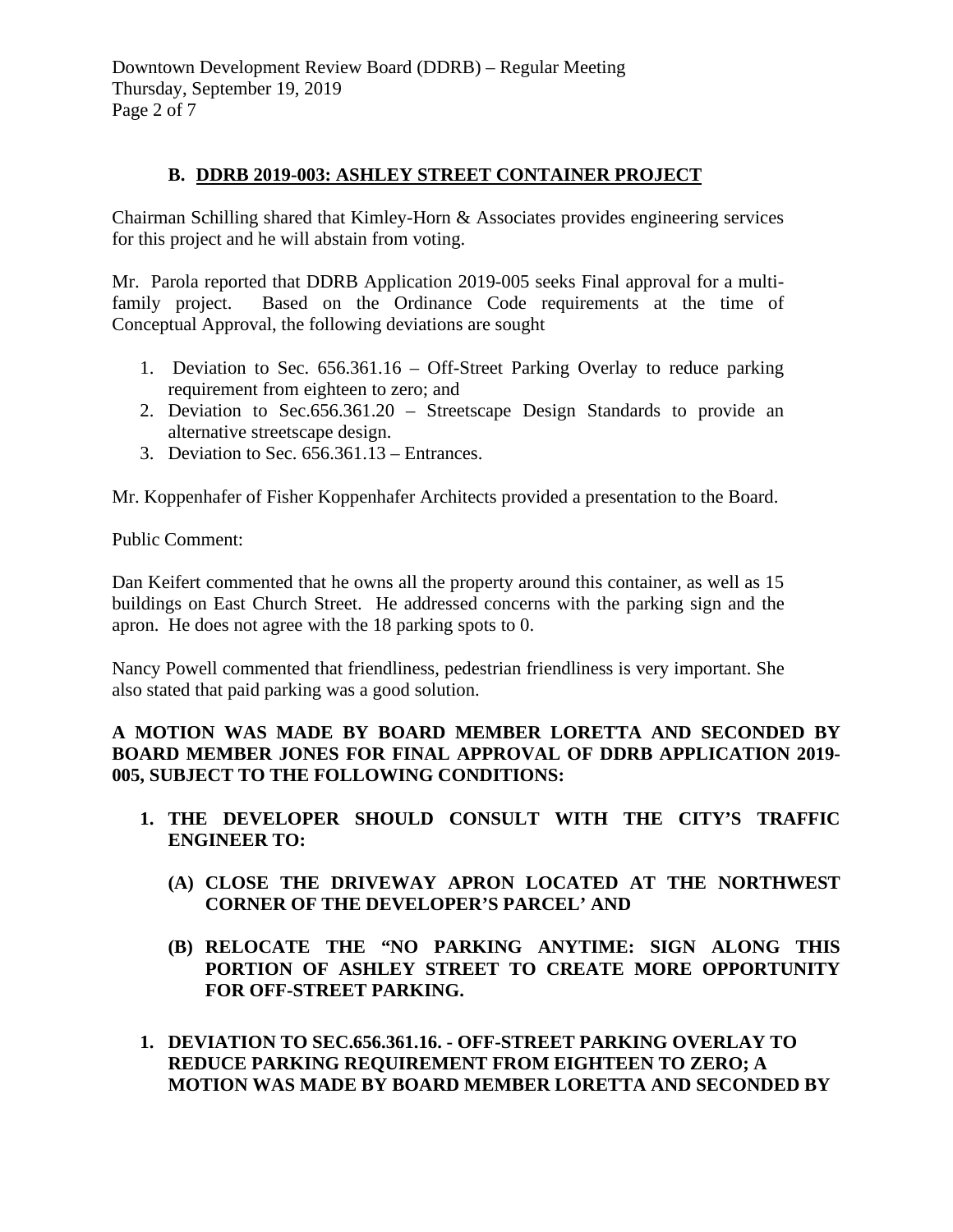Downtown Development Review Board (DDRB) – Regular Meeting Thursday, September 19, 2019 Page 3 of 7

#### **BOARD MEMBER DURDEN.**

#### **THE MOTION PASSED 4-0-1 (SCHILLING ABSTAINED).**

**2. DEVIATION TO SEC.656.361.20. - STREETSCAPE DESIGN STANDARDS TO PROVIDE AN ALTERNATIVE STREETSCAPE DESIGN. A MOTION WAS MADE BY BOARD MEMBER HARDEN AND SECONDED BY BOARD MEMBER LORETTA**

**THE MOTION PASSED 4-0-1 (SCHILLING ABSTAINED)** 

**3. DEVIATION TO SEC. 656.361.13 – ENTRANCES A MOTION WAS MADE BY BOARD MEMBER LORETTA AND SECONDED BY BOARD MEMBER DURDEN.**

**THE MOTION PASSED 4-0-1 (SCHILLING ABSTAINED)** 

#### **THE MOTION PASSED 4-0-1.**

#### **C. DDRB 2019-010: SPECIAL SIGN EXCEPTION AMERIS BANK**

Mr. Parola provided a summary. The applicant is seeking to replace two (2) existing building identification signs and add two (2) new logo signs on the River place Tower building located at 1301 River Place Boulevard on the South Bank.

Mr. Mark D'Alessandro provided a presentation. Mr. Koppenhafer introduced Andy Cheney, Ameris Bank Executive Team and Former Mayor John Delaney whom is on the Ameris Bank Board.

Chairman Schilling opened the floor for public comment.

Chairman Schilling asked Board Member Loretta if he could be the lighting intensity expert. Board Member Loretta agreed.

Board Member Durden moved to add a condition to the recommendations from the staff to provide for review of lumens by Board Member Loretta to determine similarity with current lumens of the Ameris Sign. Board Member Loretta requested an example of the current lumens in comparison to what they are proposing.

#### **A MOTION WAS MADE BY BOARD MEMBER DURDEN AND SECONDED BY BOARD MEMBER LORETTA RECOMMENDING AN ADDITIONAL CONDITION ALLOWING FURTHER REVIEW OF THE LUMENS OF THE SIGN.**

**THE MOTION PASSED UNANIMOUSLY 5-0-0.**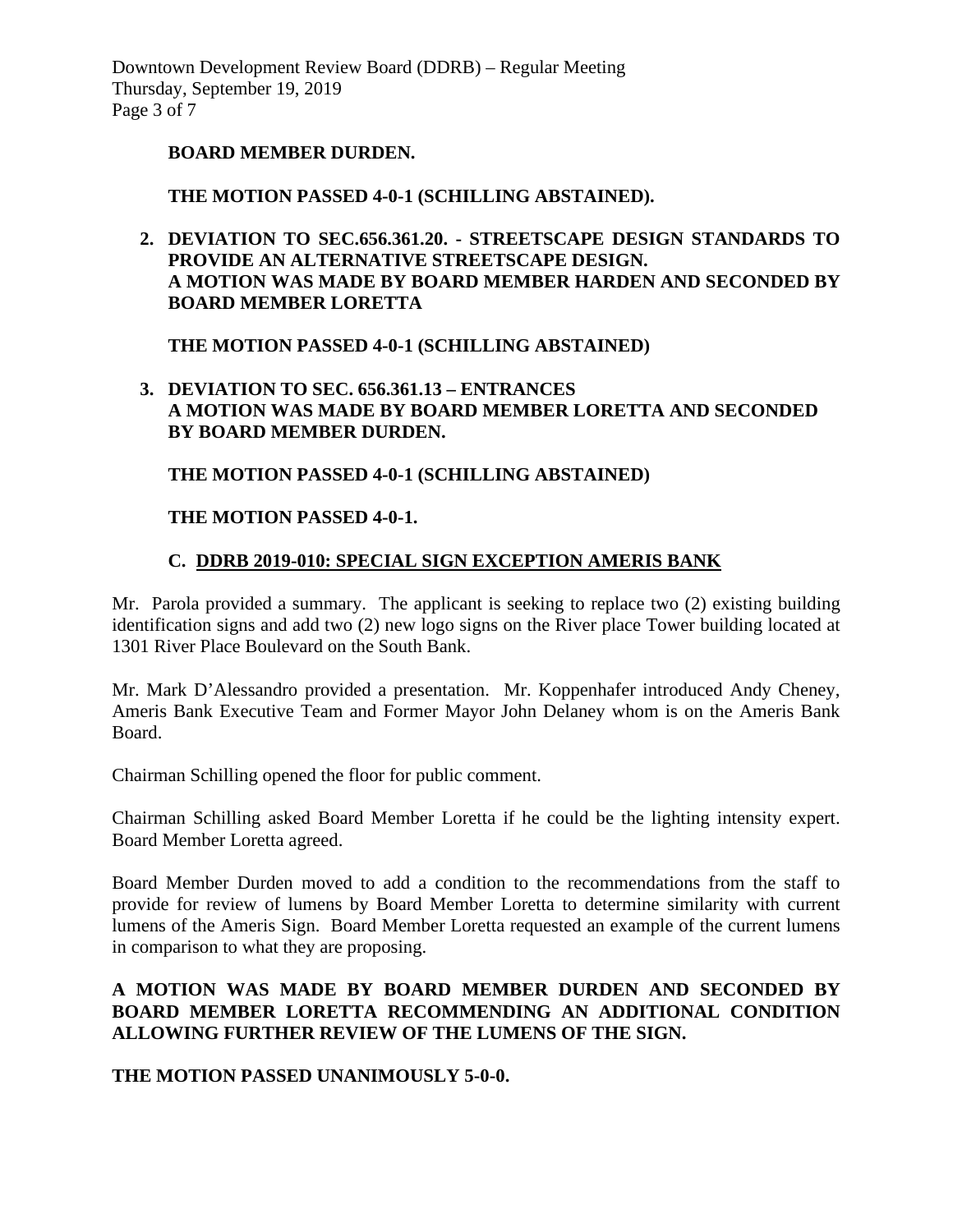Downtown Development Review Board (DDRB) – Regular Meeting Thursday, September 19, 2019 Page 4 of 7

**A MOTION WAS MADE BY BOARD MEMBER DURDEN AND SECONDED BY BOARD MEMBER LORETTA RECOMMENDING FINAL APPROVAL OF DDRB APPLICATION 2019-010 FOR A SPECIAL SIGN EXCEPTION TO THE DOWNTOWN OVERLAY DISTRICT TO ALLOW AN INCREASE OF SIGN AREA FOR BUILDING IDENTIFICATION SIGNS AT 1301 RIVERPLACE BOULEVARD AS FOLLOWS:**

#### **1) INCREASE WALL SIGNAGE FROM A MAXIMUM OF 400 SQUARE FEET TO 1,356 SQUARE FEET ALONG THE NORTH AND SOUTH ELEVATIONS; AND**

# **2) ALLOW FOR ADDITIONAL WALL SIGNAGE AS FOLLOWS:**

# **A) EAST ELEVATION: 196 SQUARE FEET**

**B) WEST ELEVATION: 196 SQUARE FEET**

# **THE MOTION PASSED UNANIMOUSLY 5-0-0.**

# **D. DDRB 2019-011 SPECIAL SIGN EXCEPTION – SOBA**

Mr. Parola provided a summary for the project that was once as the Home Street Property. The applicant is seeking to install a projecting sign (i.e. "blade sign").

Ryan Richardson, Harbinger Sign provided a presentation.

Board Member Loretta noted that he worked on this project from a site plan in landscape architect and hardscape design over a year and half ago.

Chairman Schilling opened the floor for public comments.

# **A MOTION WAS MADE BY BOARD MEMBER JONES AND SECONDED BY BOARD MEMBER HARDEN RECOMMENDING FINAL APPROVAL OF DDRB 2019-011 FOR A SPECIAL SIGN EXCEPTION TO THE DOWNTOWN OVERLAY DISTRICT TO ALLOW AN INCREASE OF A SIGN AREA FOR PROJECTING (I.E. "BLADE SIGN") FROM 24 SQUARE FEET TO A MAXIMIM OF 57 SQUARE FEET.**

# **THE MOTION PASSED UNANIMOUSLY 5-0-0.**

# **E. DDRB 2019-012: CONCEPTUAL REVIEW – JEA HEADQUARTERS**

Chairman Schilling reported that he is providing engineering services for the project and abstained from voting on the item.

Mr. Parola provided the staff report. DDRB Application 2019-012 seeks Conceptual approval for 220,000 square feet office building and 850 space parking deck with 8,500 squares of ground floor retail.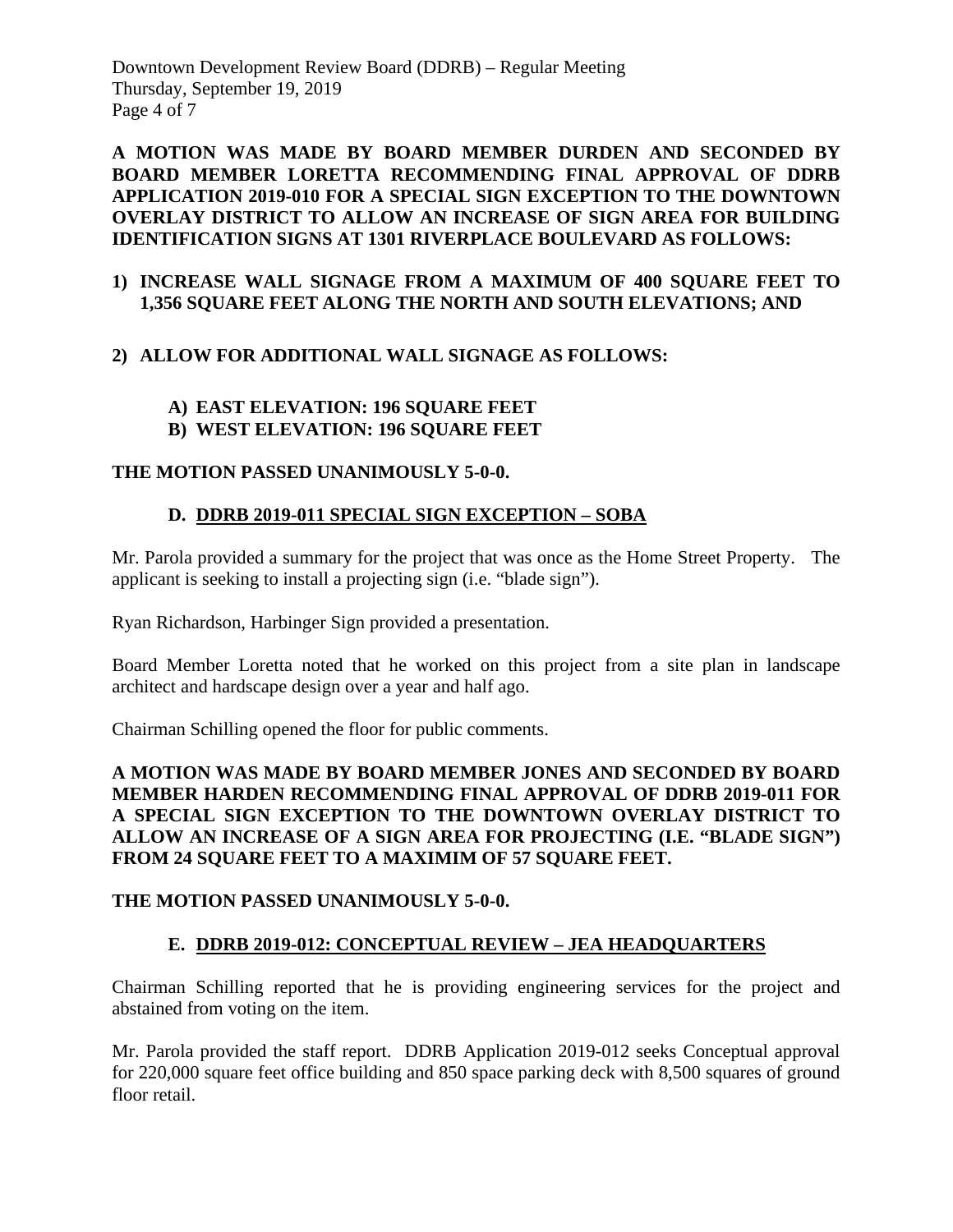Downtown Development Review Board (DDRB) – Regular Meeting Thursday, September 19, 2019 Page 5 of 7

Cyndy Trimmer provided a presentation to the Board. Nancy Kilgo, JEA; Mike Harryman, Ryan Companies; J. J. Conners, developer's local consultant; Joe Mecca, and Blair Knighting from Kimley-Horn, with the design team were available to answer any questions.

Chairman Schilling opened the floor for public comments.

Nancy Powell inquired about the location of the parking garage street frontage activation. Ms. Trimmer responded that the screening for the garage were still being worked on

Mr. Parola reported that all of the requirements for the parking garages were recently adopted in the ordinance code.

Chairman Schilling, Board Member Durden, Board Member Harden, and Board Member Loretta provided ex-parte communication with Ms. Trimmer, and Mr. Conners.

Board Member Loretta requested to see more detail on the site plan for the streetscape plan at 20, 40 scales, not 100 scales, to fully understand what was going on.

Board Member Harden commented about the screen and agreed with Ms. Powell's comment about the garages. He also requested a larger representation prior to coming back for final approval.

Mr. Parola stated that the staff report condition recommendation A through G, were geared to Board Member Loretta's point of detail.

Board Member Durden reiterated that the screening, mural facade for the garage were extremely important.

Chairman Schilling suggested scheduling a workshop to give the other Members an opportunity for their feedback.

Board Member Jones recommended not having the gate but to use a wall with some sort of landscape treatment.

#### **A MOTION WAS MADE BY BOARD MEMBER HARDEN AND SECONDED BY BOARD MEMBER JONES AMENDING CONCEPTUAL APPROVAL OF DDRB APPLICATION 2019-012 WITH THE FOLLOWING RECOMMENDATIONS:**

- **(A) Prior to submittal for final review, the developer shall meet with staff to:** 
	- **i) identify any deviations sought;**
	- **ii) meet with staff to develop, if feasible, a public parking option for those 40 spaces identified as JEA customer parking during nonbusiness hours**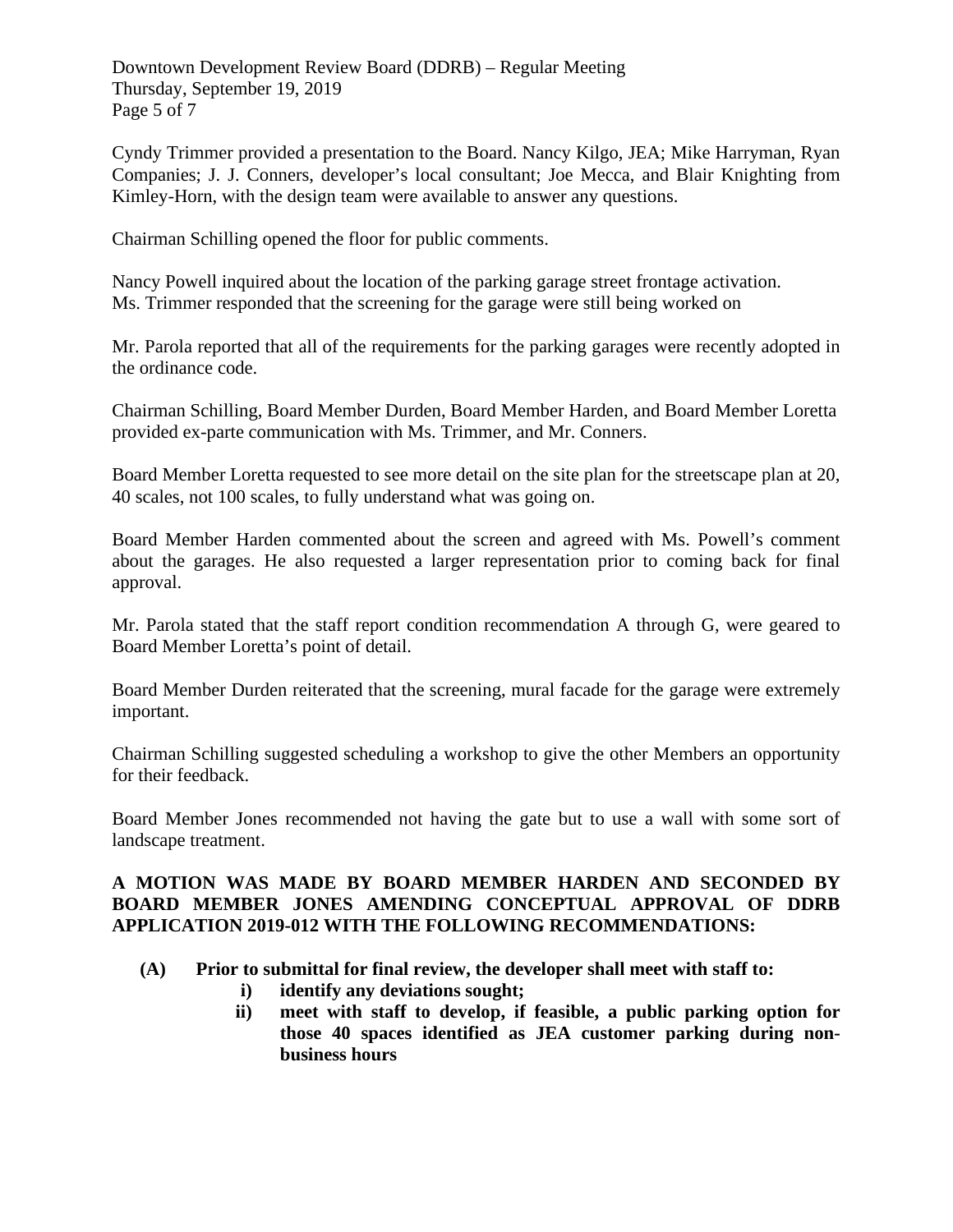Downtown Development Review Board (DDRB) – Regular Meeting Thursday, September 19, 2019 Page 6 of 7

- **(B) At final review, the developer shall provide enough detail so as to illustrate that urban open space meets the definition of such in the Ordinance Code, and meets the various requirements and design / amenity features for urban open space.**
- **(C) Bollards shall be located within the Amenity area of the Pedestrian Zone;**
- **(D) Cobra head streetlights shall be replaced with the historic "double acorn" streetlights, which is the standard for Downtown;**
- **(E) Streetlights, benches and street furnishings shall be placed in the Amenity Area;**
- **(F) Street furnishings (e.g. benches, trash receptacles) shall be in accordance with the Downtown Streetscape Design Guidelines; and**
- **(G) Pedestrian Zone paving shall follow the "Business / Inter-District" design contained in the Downtown Streetscape Design**
- **(H) Further evaluate and provide detail on the screening of the façade for the garage**
- **(I) The Julia Street activation.**
- **(J) Pocket Park detail**

# **THE MOTION PASSED 4-0-1 (Schilling)**

**III. OLD BUSINESS** NONE

#### **IV. NEW BUSINESS**

Chairman Schilling introduced and welcomed Jim Klement's replacement Lori Radcliffe-Meyers to the members.

Chairman Schilling opened the floor for nominating another Chairman of the DDRB meetings for the coming year.

#### **A MOTION WAS MADE BY BOARD MEMBER JONES AND SECONDED BY BOARD DURDEN APPOINTING BOARD MEMBER HARDEN AS CHAIRMAN OF THE DDRB.**

# **THE MOTION PASSED UNANIMOUSLY 5-0-0**.

Chairman Harden asked Board Member Schilling and Board Member Loretta to serve on the nominating committee for Vice chairman and secretary moving forward.